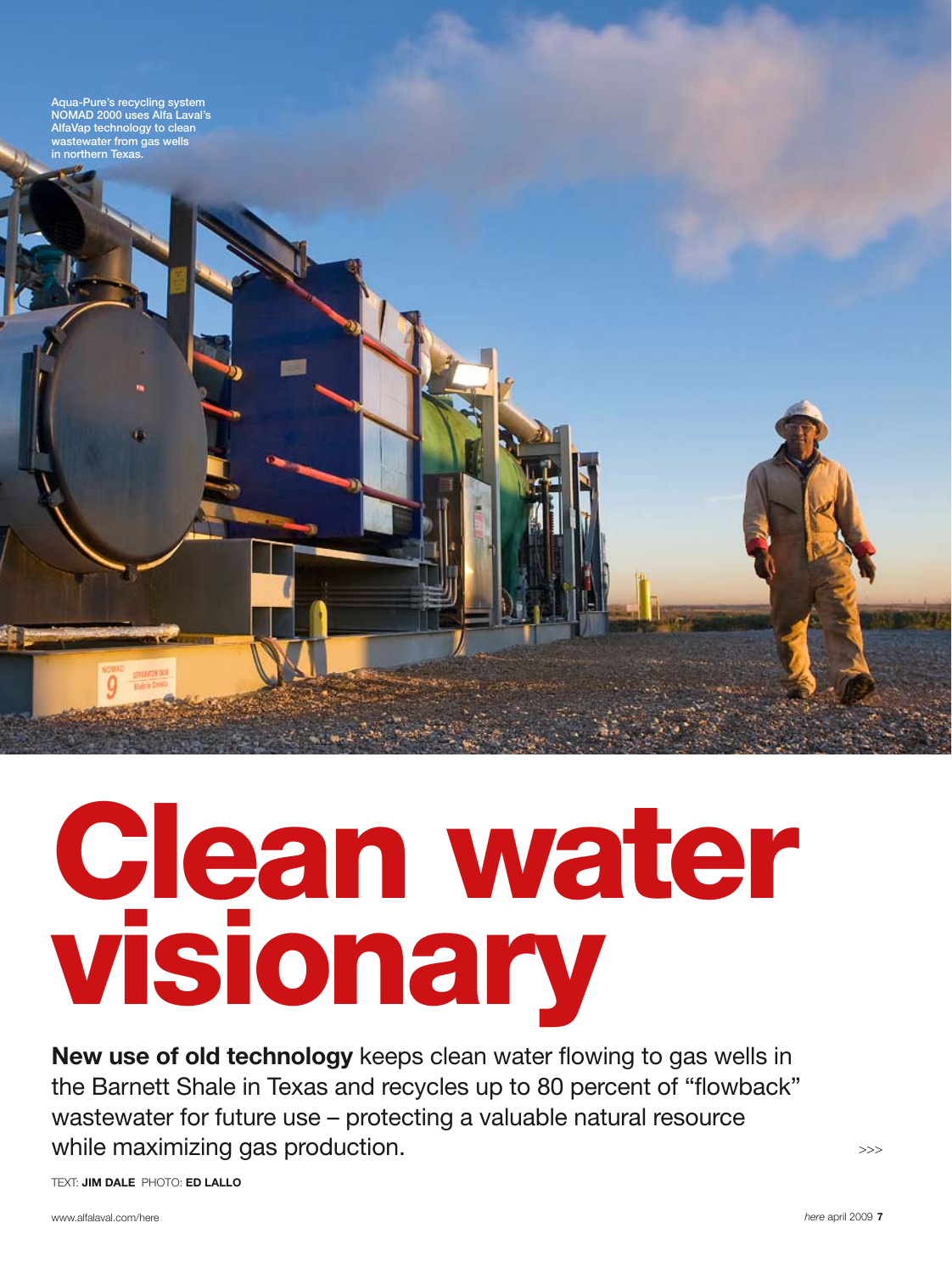

using the NOMAD 2000.

THE GOOD NEWS? A 13,000-square-kilometre region of North Central Texas lies atop the Barnett Shale – the largest single shale gas play currently under development in North America. Estimates say the area contains 700 to 1,000 billion cubic metres of natural gas, enough to feed US domestic natural gas needs for the next dozen years or more.

Since the first exploratory well was drilled in the Barnett more than 25 years ago, a number of exploration and production companies have developed technologies, including horizontal drilling, to economically extract gas from the highly dense shale formation. Producers are currently drawing in the range of 71 million cubic metres per day through 8,000 producing wells.

THE NOT-SO-GOOD NEWS? The key to making the Barnett Shale economically viable is hydraulic "fracturing" (or "fraccing"), a process that involves forcing high volumes of freshwater into gas wells under enormous pressure to create fissures in the shale. These fissures allow the trapped gas to flow into the well bore and to the surface, some 2.5 kilometres upward to the Texas prairie, an area with limited water and periodic droughts.

Each well drilled in the Barnett Shale requires between 4 and 19 million litres of water for fraccing. The water supply comes largely from regional reservoirs, municipal water supplies and wells drilled into the Trinity River and Woodbine aquifers that lie between the Barnett and the surface.

After fraccing, the residual wastewater – usually containing high levels of salt, polymers, friction reducers and

## " Once we discovered Alfa Laval's AlfaVap technology, we've never looked back."

Brent Halldorson, *chief operating officer, Fountain Quail/Aqua-Pure*

surfactants – has traditionally been pumped down disposal wells drilled far beneath the Barnett layer, never to be seen (or used) again. This scenario involved thousands of individual truck trips over the region's dusty rural roads to haul water from gas wells to disposal sites.

The really great news? Devon Energy, which accounts for roughly 30 percent of all Barnett wells, has teamed up with Canada-based Aqua-Pure Ventures to develop a purposebuilt recycling system that reclaims 80 percent or more of the initial "flowback" water used in the overall fraccing process. Aqua-Pure Ventures, through its Texas-based operating company, Fountain Quail Water Management, has decades of experience in industrial and municipal wastewater treatment innovation.

This "flowback" water – which is ejected from the well due to the initial pressure – typically makes up about 20 to 30 percent of the total water used in the process. The remaining water is extracted along with the natural gas over the lifetime of the well. The ability to recycle four-fifths of the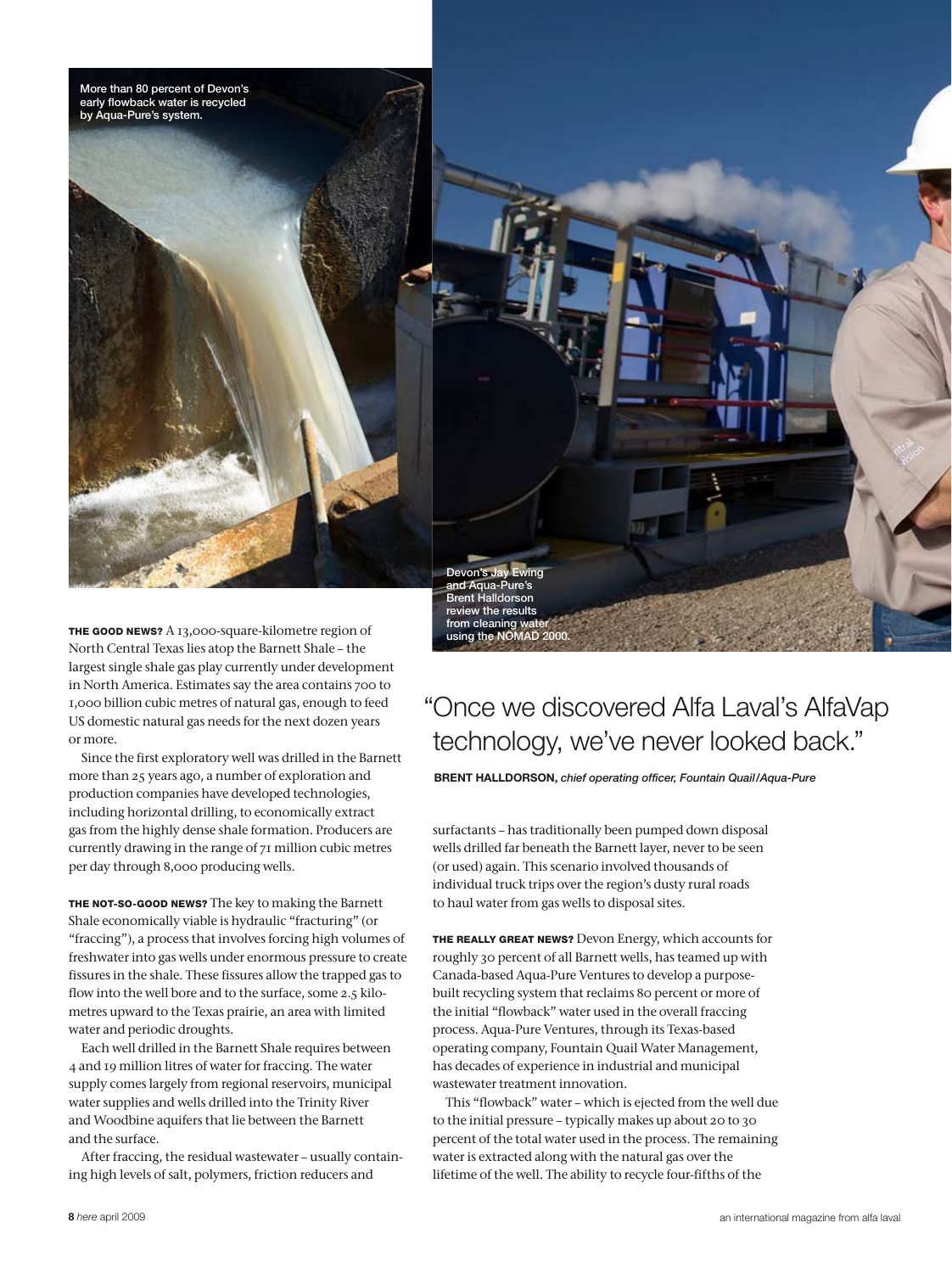



flowback water means that Devon is able to reduce its total water needs by 16 to 24 percent – a significant savings, both in water costs and environmental impact.

"Technology for cleaning water through MVR [mechanical vapour recompression] evaporation goes back a hundred years or more," says Aqua-Pure's Brent Halldorson, chief operating officer and driver of the Fountain Quail team in Texas. "You boil the wastewater and get pure distilled water as an output, leaving a small concentrated salt solution behind. In this case, that means all the subsurface contaminants and residual materials used in the fraccing process."

Aqua-Pure found a way to develop the old idea of MVR evaporation into something that could efficiently and economically handle the large volumes of water used in the gasfields.

THE INITIAL PROTOTYPE was designed for cleaning the water associated with landfill leachate. "It seemed a logical next step to take our technology a bit further to process wastewater associated with oil and gas production," says Halldorson. "By making our systems mobile we could take MVR evaporator technology into a new arena – highly variable oilfield wastewater."

The solution was the NOMAD 2000 Mobile Evaporator – a three-stage portable platform that could move from field to field and use Aqua-Pure's improved MVR technology to

process a well's wastewater on the spot. Basic MVR technology, which recovers the heat lost in the evaporation/condensation process and reuses it to fuel additional evaporation, could provide considerable efficiencies. But a compact, two-phase heat exchanger was needed that could keep up with the messy, high-volume process of converting nearly 2.3 million litres of wastewater per day into highly pure distillate.

The challenge that Aqua-Pure faced was that most conventional standard heat exchangers available were not designed for two-phase service and fouled too often, requiring countless hours of physical dismantling and cleaning. "They simply weren't up to the rigours of the gas production world," says Halldorson.

Enter Alfa Laval. "I saw the things we did with our AlfaVap evaporator and couldn't stop thinking of all the other possible uses," recalls Tomas Kovacs, marketing manager and technologist at Alfa-Laval. "And the AlfaVap is the very heart of what the NOMAD does." When Kovacs introduced to Aqua-Pure the range of solutions that

#### $\blacktriangleright$  Facts

### Aqua-Pure **VENTURES**

- Based in Calgary, Canada
- Operates in Texas under Fountain Quail Water Management
- About 80 employees in the Texas region
- Primary business is wastewater treatment
- Main product is the NOMAD 2000 Mobile Evaporator
- Key differentiator: Patented mechanical vapour recompression technology enables the NOMAD to boil highly variable oilfield wastewater, recover the steam and create distilled water. The system uses wide-gap two-phase plate technology instead of more traditional shell-and-tube evaporation, achieving extremely high efficiency in the production of recycled wastewater.

>>>